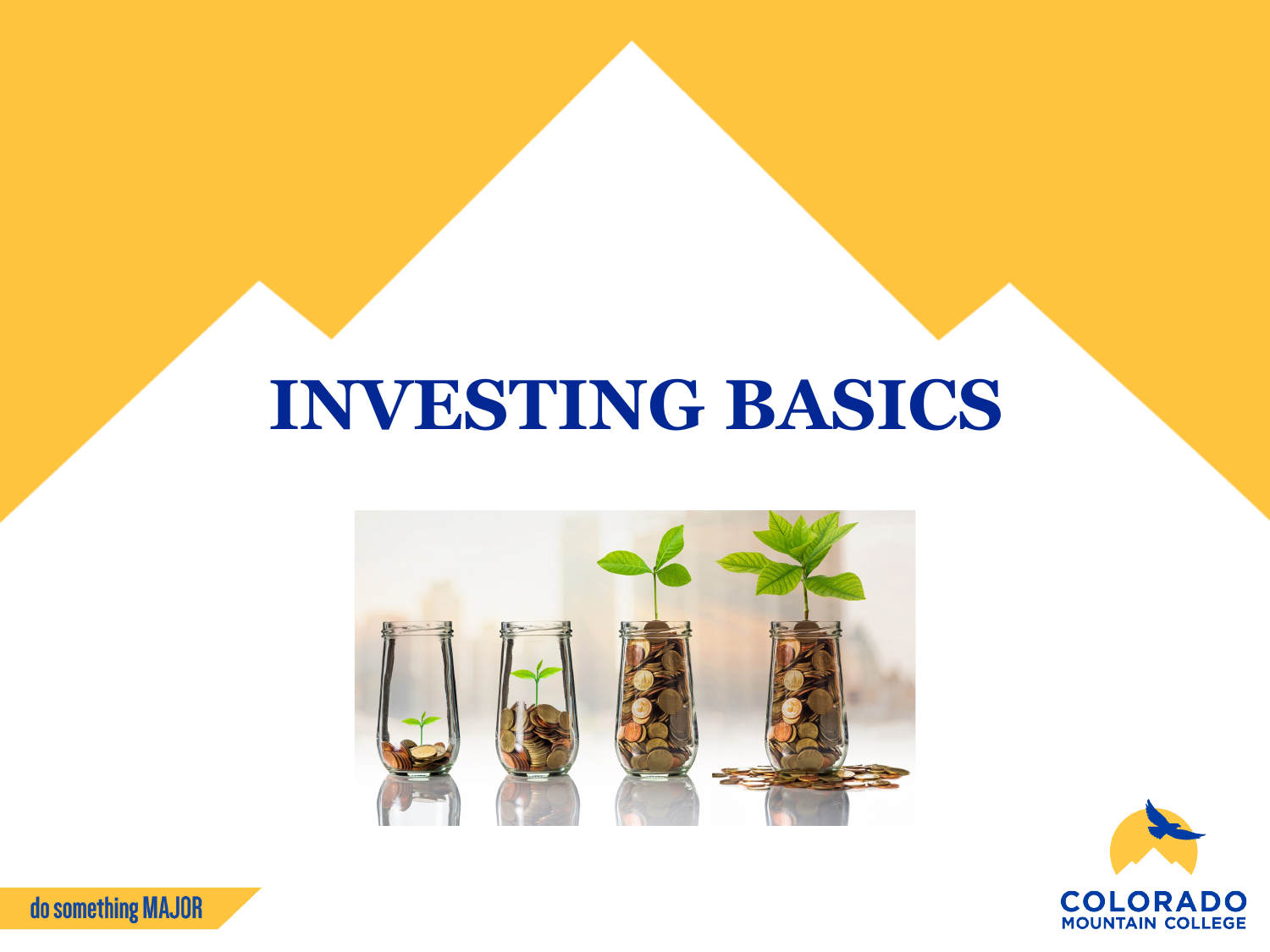### **STARTING STEPS**

- Be sure you have your budget in order so you understand how much you have to invest
	- o Consider short term vs long term goals
- Understand your "RISK TOLERANCE"
- Educate yourself on different investment options
- Diversify\* your investments

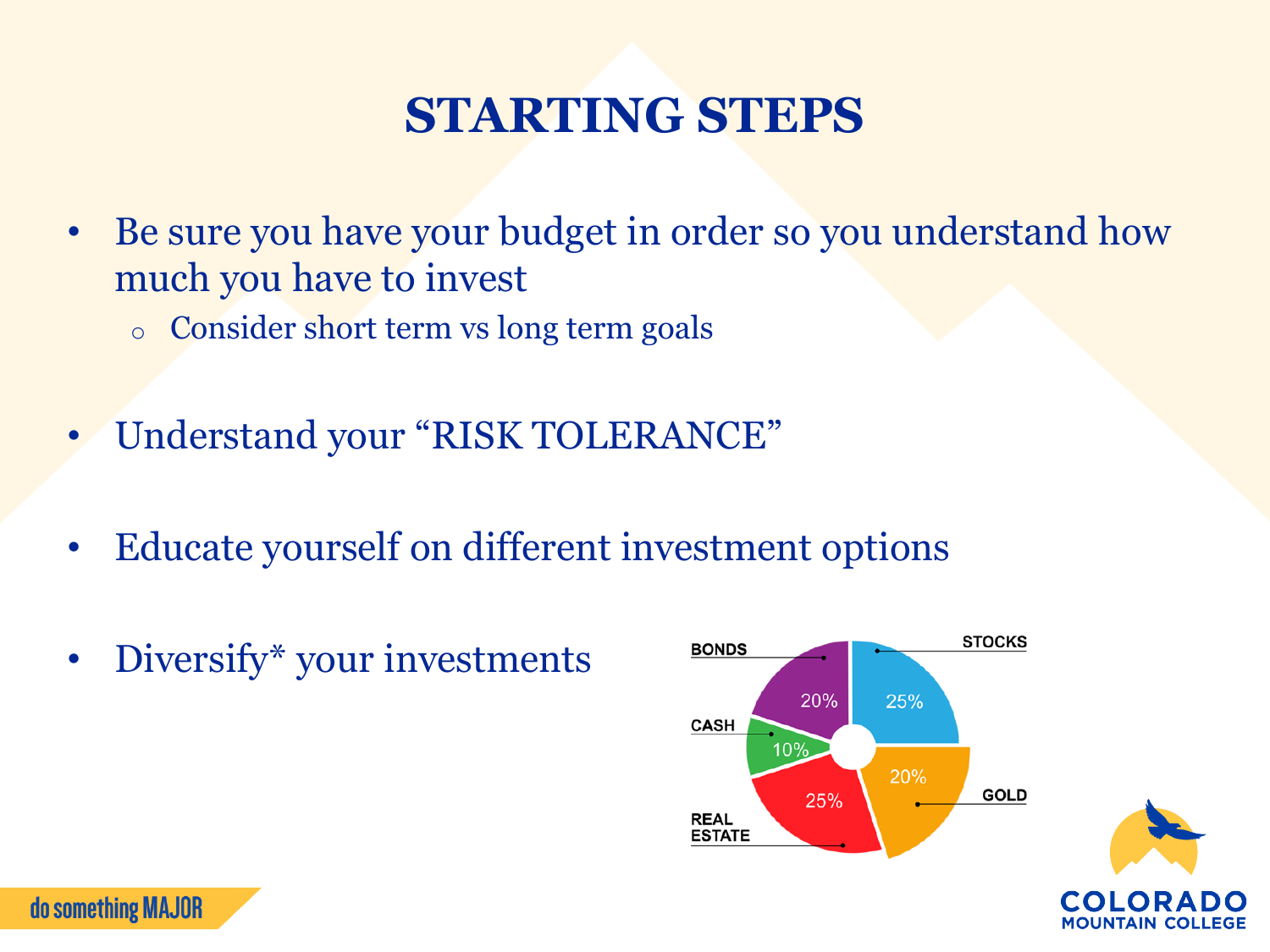#### **SHORT TERM VS LONG TERM**

- Short Term: less risk, lower reward in general
	- o Savings accounts
	- o CD's or Money Market accounts

- Long Term: can be more risky, potential for higher reward, patience to wait for money
	- o Stocks/bonds/mutual funds
	- o Real Estate
	- o IRA's: Roth and Traditional
	- o 401k/403b (employer matching)
	- o Precious Metals



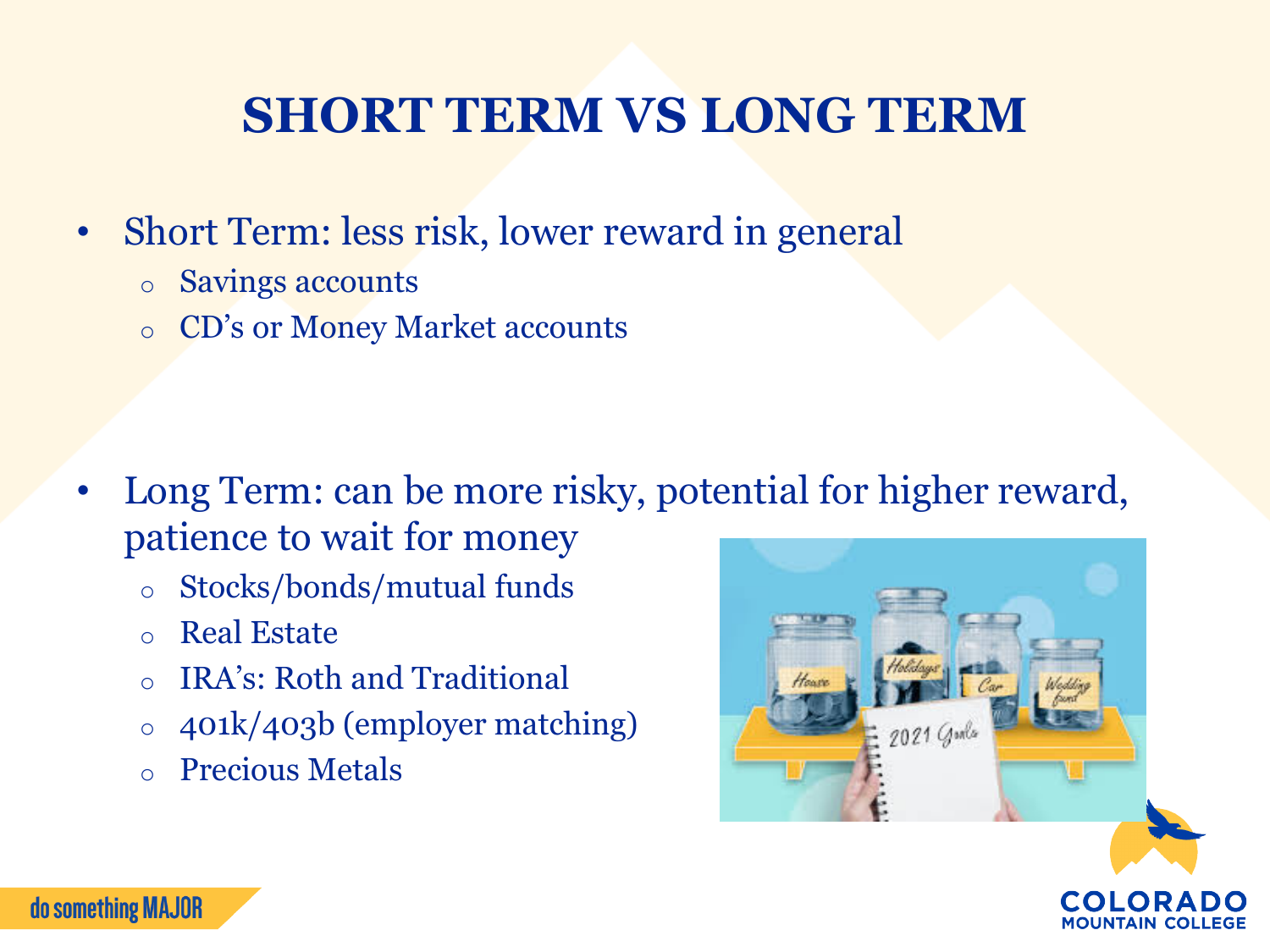

•Never invest money that you can't afford to lose.

•If something seems too good to be true, it usually is.

•Look for another good opportunity.

•Always consider the worst case scenario with every investment decision. The riskier the investment you choose, the higher the odds are that a worst case scenario will occur, and you will lose a lot of money.

•[Don't put all of your eggs in one basket. Make sure that you](https://www.mymoneycoach.ca/investments/diversifying-investments) *diversify your* investments.



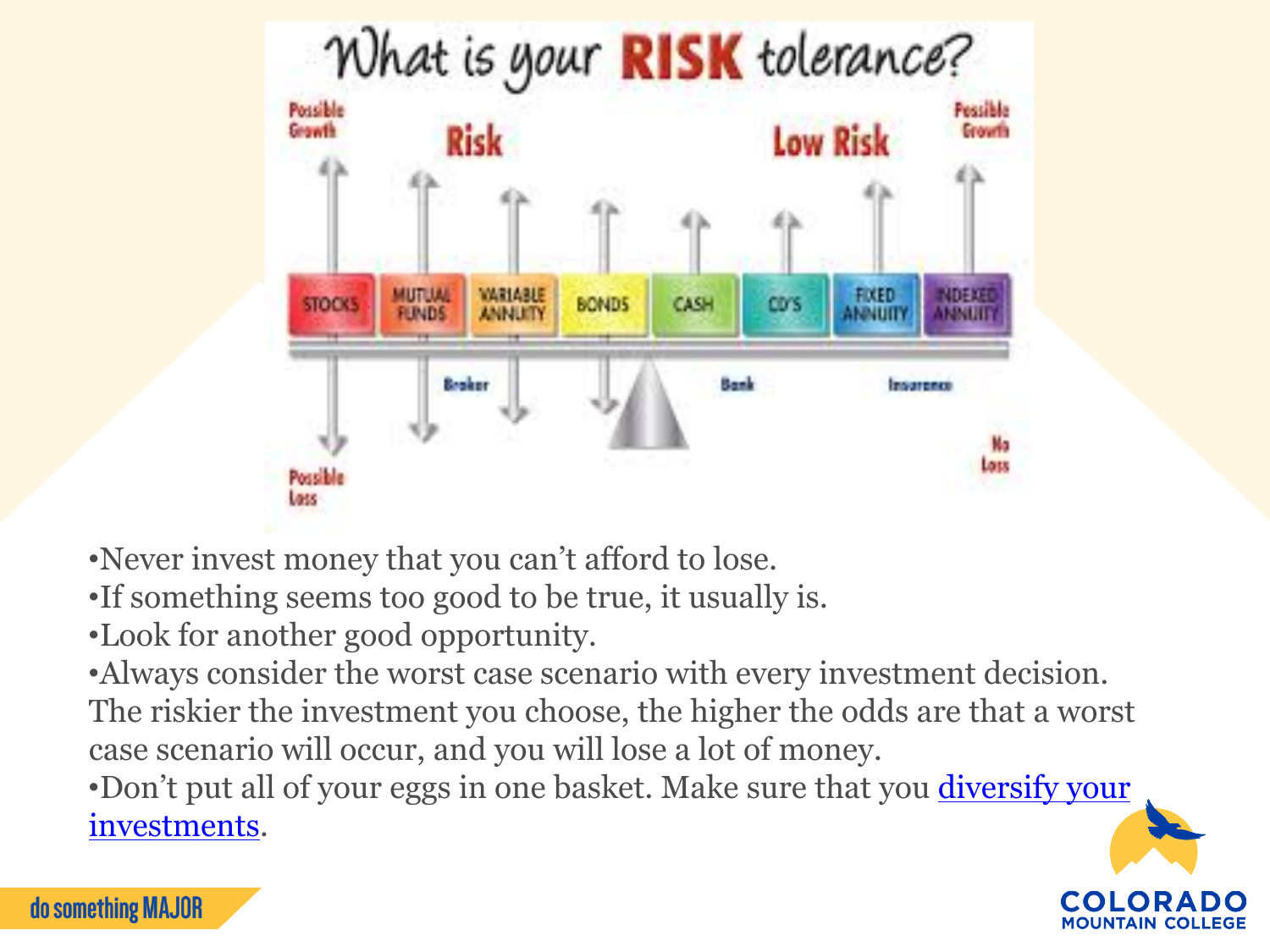## **HOW TO START INVESTING**

- Pick an amount to invest
	- o \$1000 minimum often for stocks
- Pick a type of investment
	- o The type you choose usually correlates with your risk tolerance
- Pick a **company** you are comfortable working with:
	- o Do your research on the company- their reviews, fees/commissions, minimums, etc

Resources:

- 1. [Nerd Wallet](https://www.nerdwallet.com/article/investing/investments-for-beginners)
- 2. [Investopedia](https://www.investopedia.com/)



do something MAJOR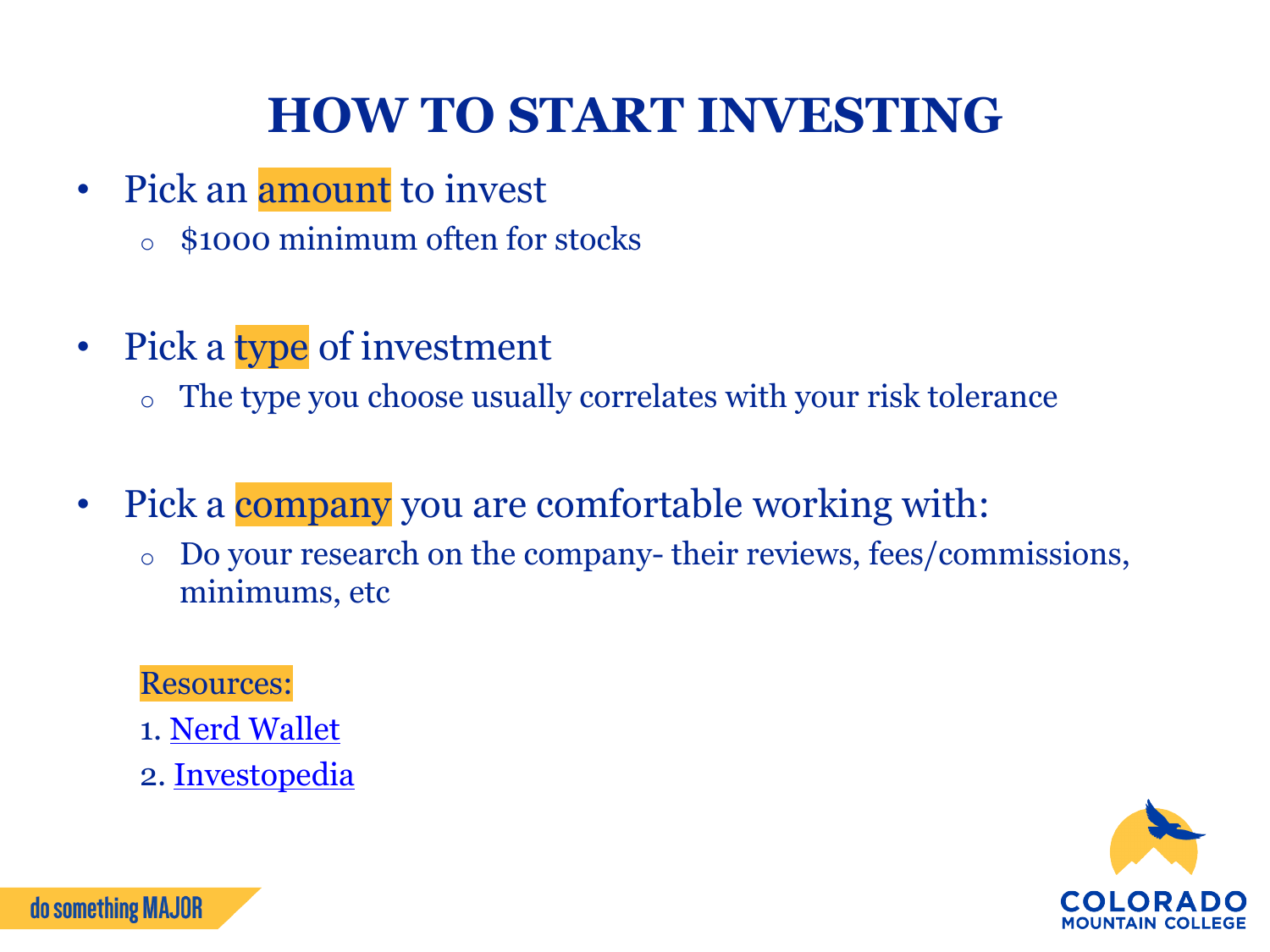### **MICRO-INVESTING**

- Ability to invest small amount of money (\$5) to own a fraction of a share of stock
- Great way to get started at investing if you don't have a large sum of money (or minimum required by some firms)
- [ThePennyHoarder-](https://www.thepennyhoarder.com/investing/how-to-start-micro-investing/) lots more info and list of best apps to get started!

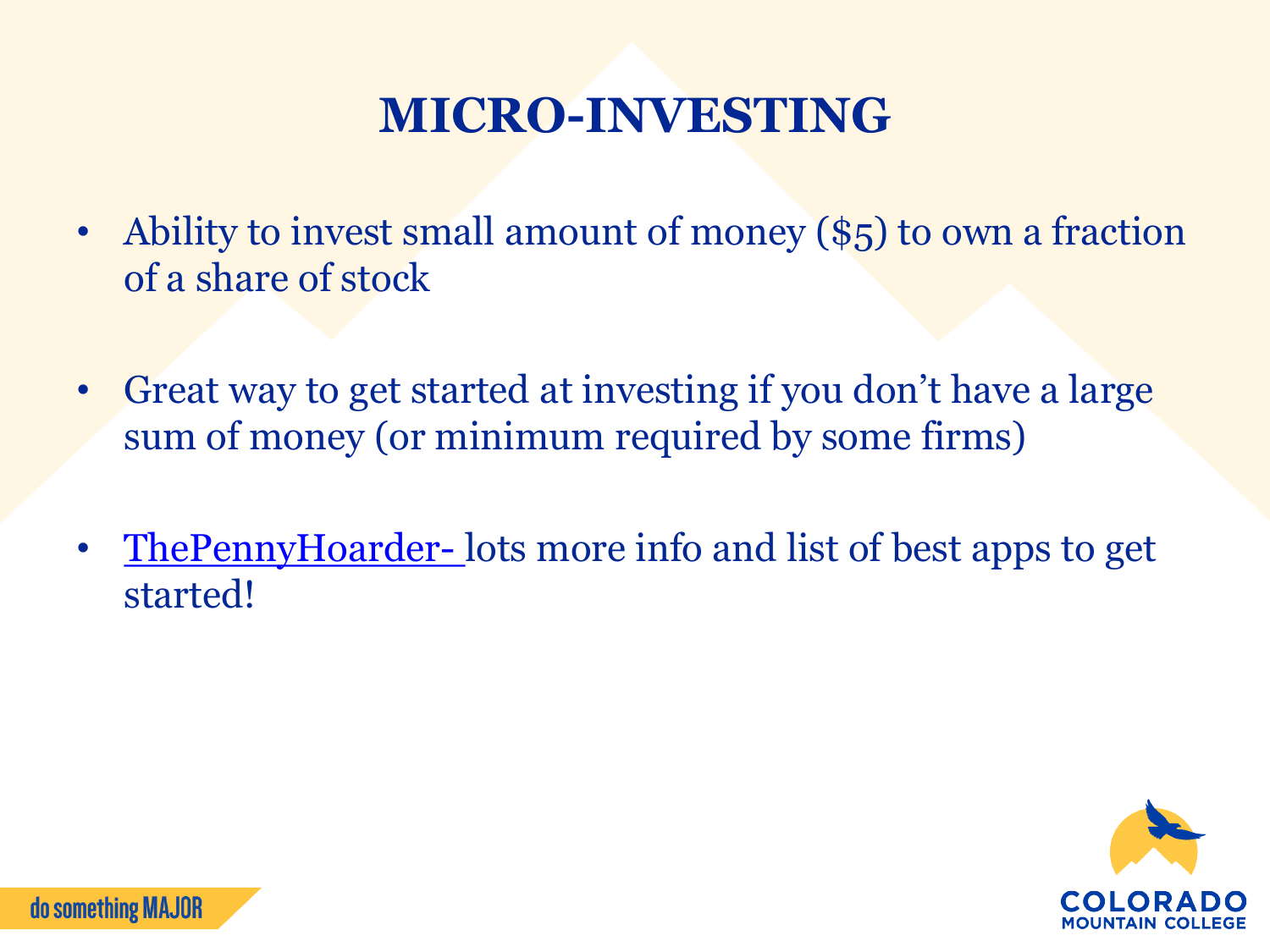### **IT'S NEVER TOO LATE TO START!**

#### **Investing Tips**





Clever Girl Finance®. All rights reserved.

do something MAJOR

#### **CLEVERGIRLFINANCE.COM**